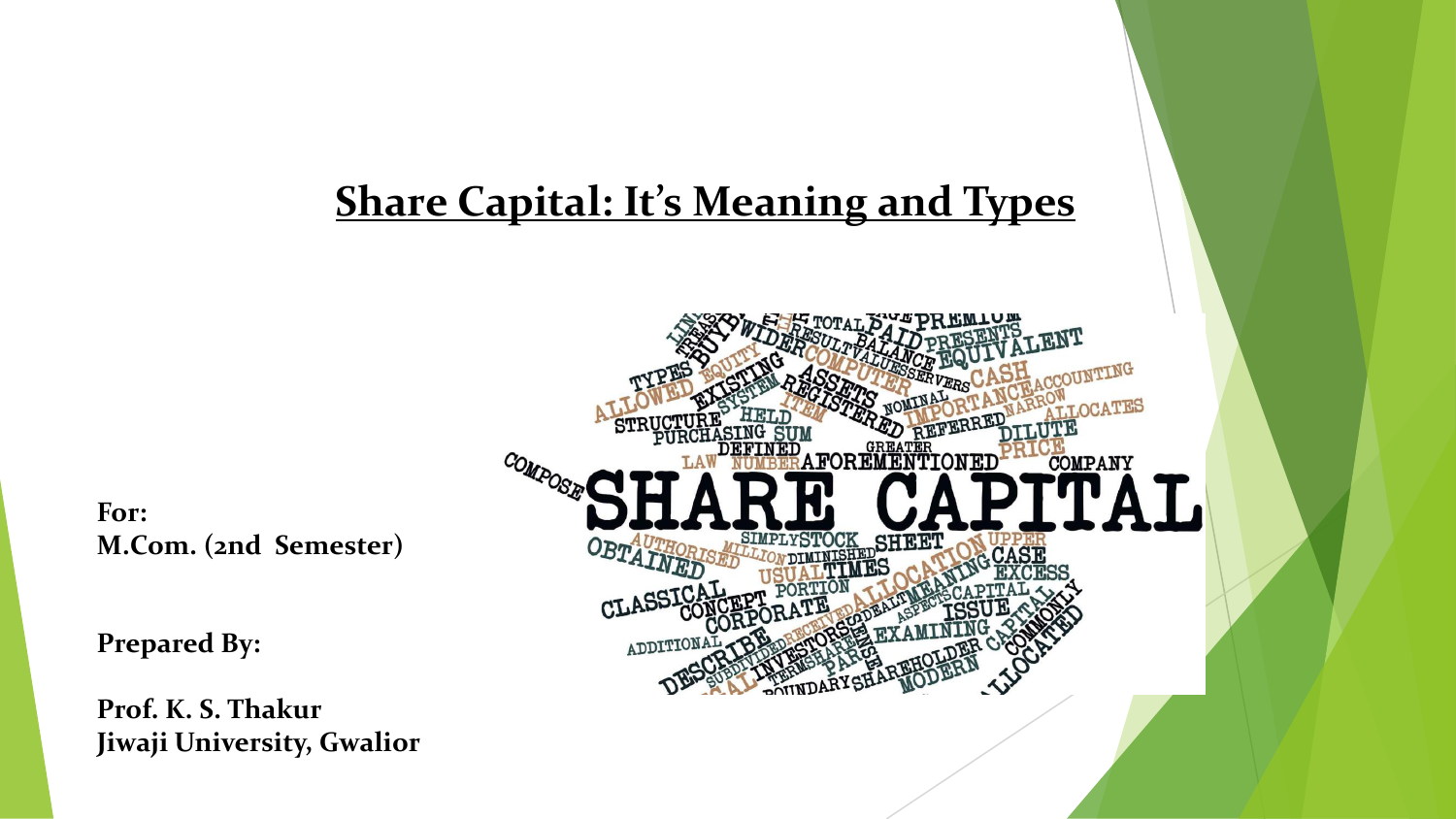#### **Meaning:**

The Joint Stock Company is a big form of business organization. The amount required by the company for its business activities is raised by the issue of shares. The amount so raised is called 'Share Capital' (or capital) of the company. It may be noted that a company limited by shares will have share capital. A company limited by guarantee or an unlimited company may not have any share capital. The persons who buy the shares of company are called 'Shareholders'.

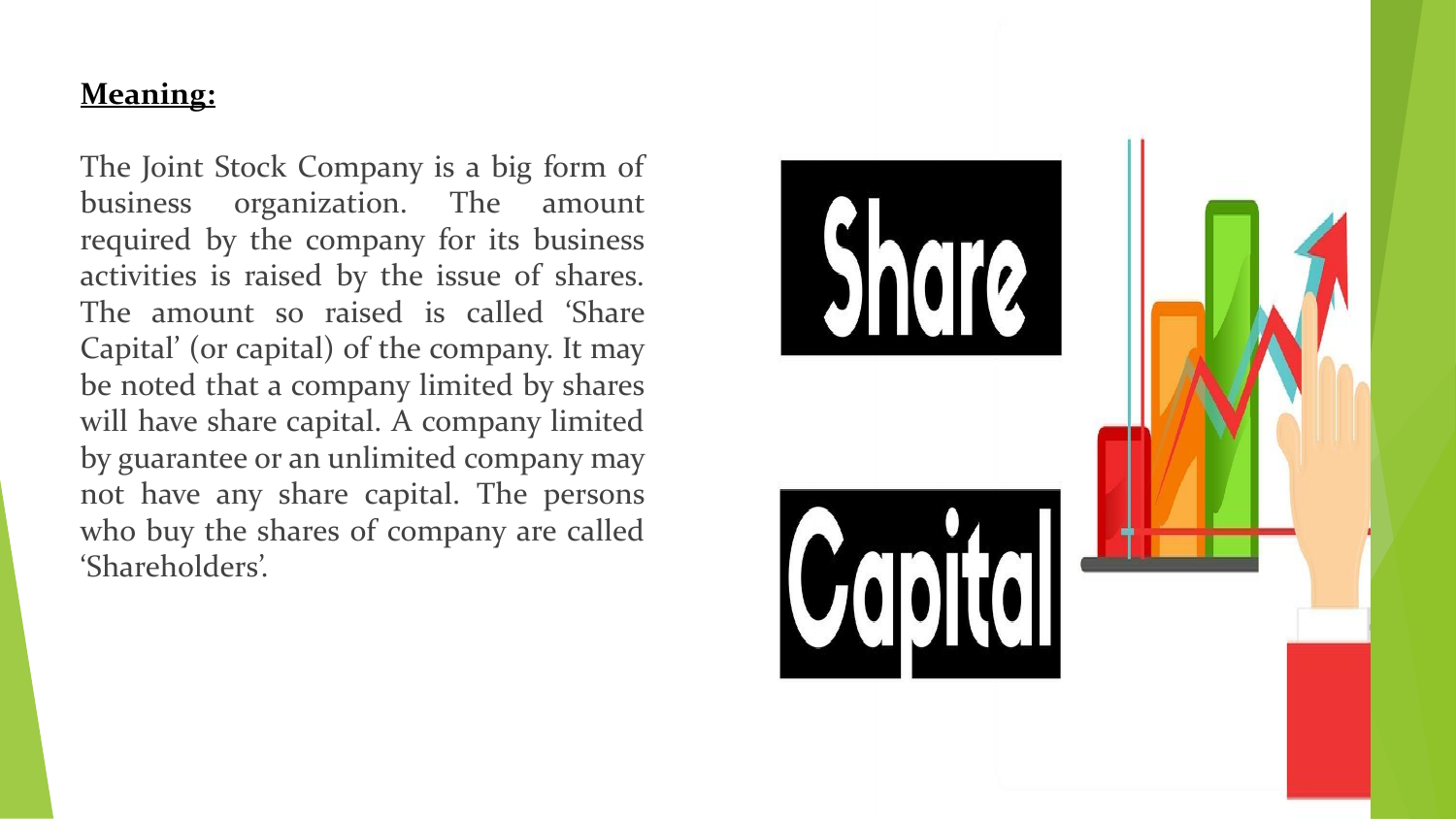**Types of Share Capital: (i) Authorized, registered or nominal capital**

**(ii) Issued capital**

**(iii) Subscribed capital**

**(iv) Called up capital**

**(v) Paid up capital**

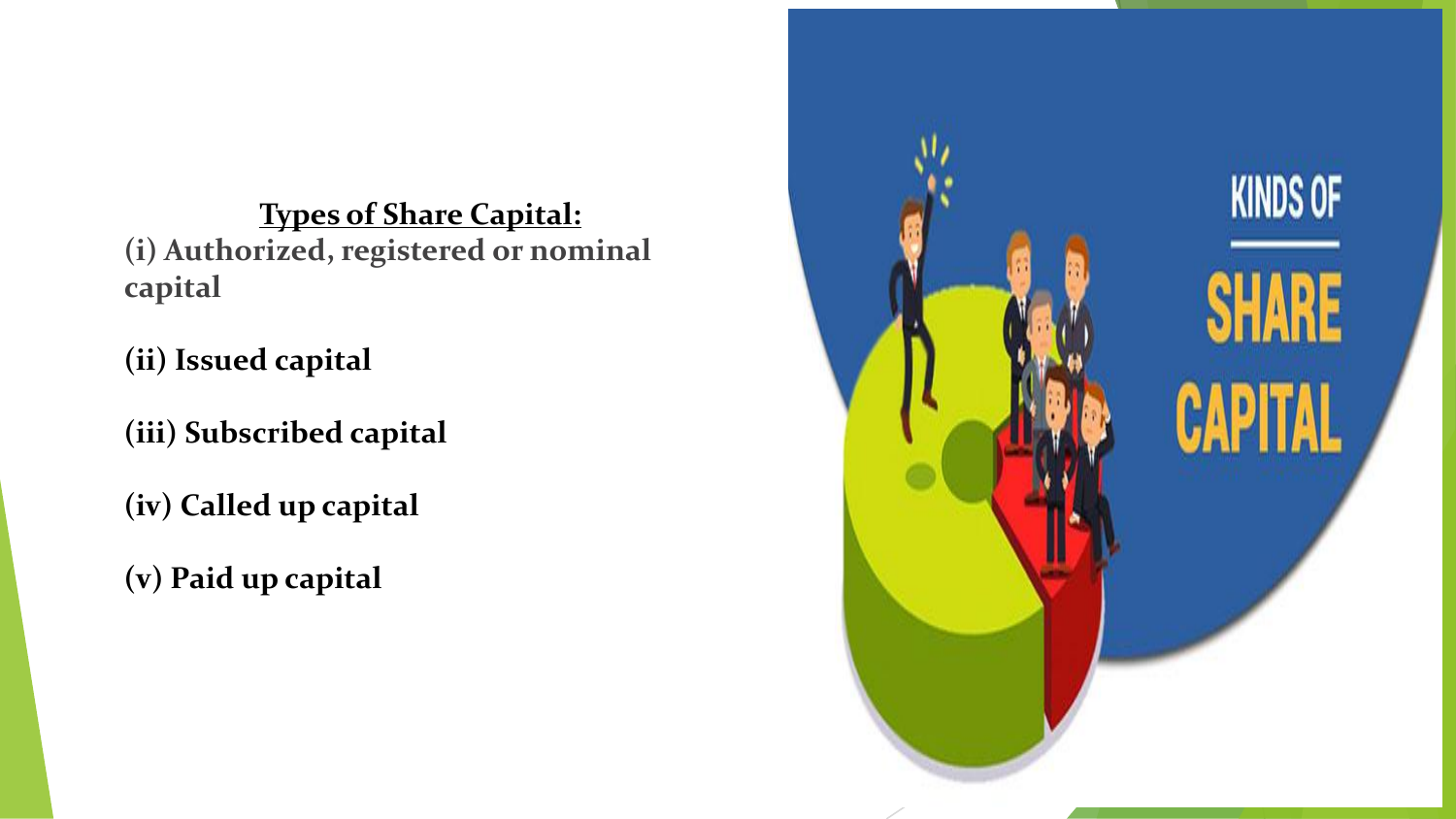# **(i) Authorized, registered or nominal capital:**

This is the amount of capital with which the company intends to get itself registered. This is the amount of share capital which a company is authorized to issue. Nominal capital is divided into shares of a fixed amount. It must be set out in the memorandum of association. It can be increased or decreased by following the prescribed procedure.

#### **(ii) Issued capital:**

It is that part of the nominal capital which is actually issued by the company for public subscription. A company need not issue the entire authorized capital at once. It goes on raising the capital as and when the need for additional funds is felt.

The difference between the nominal and the issued capital is known as 'unissued capital', which can be issued to the public at a later date. Where the whole of authorized capital is offered to the public, the authorized and issued capital will be the same. Issued Capital cannot be more than the authorized capital. Issued capital includes the shares allotted to public, vendors, signatories to memorandum of association etc.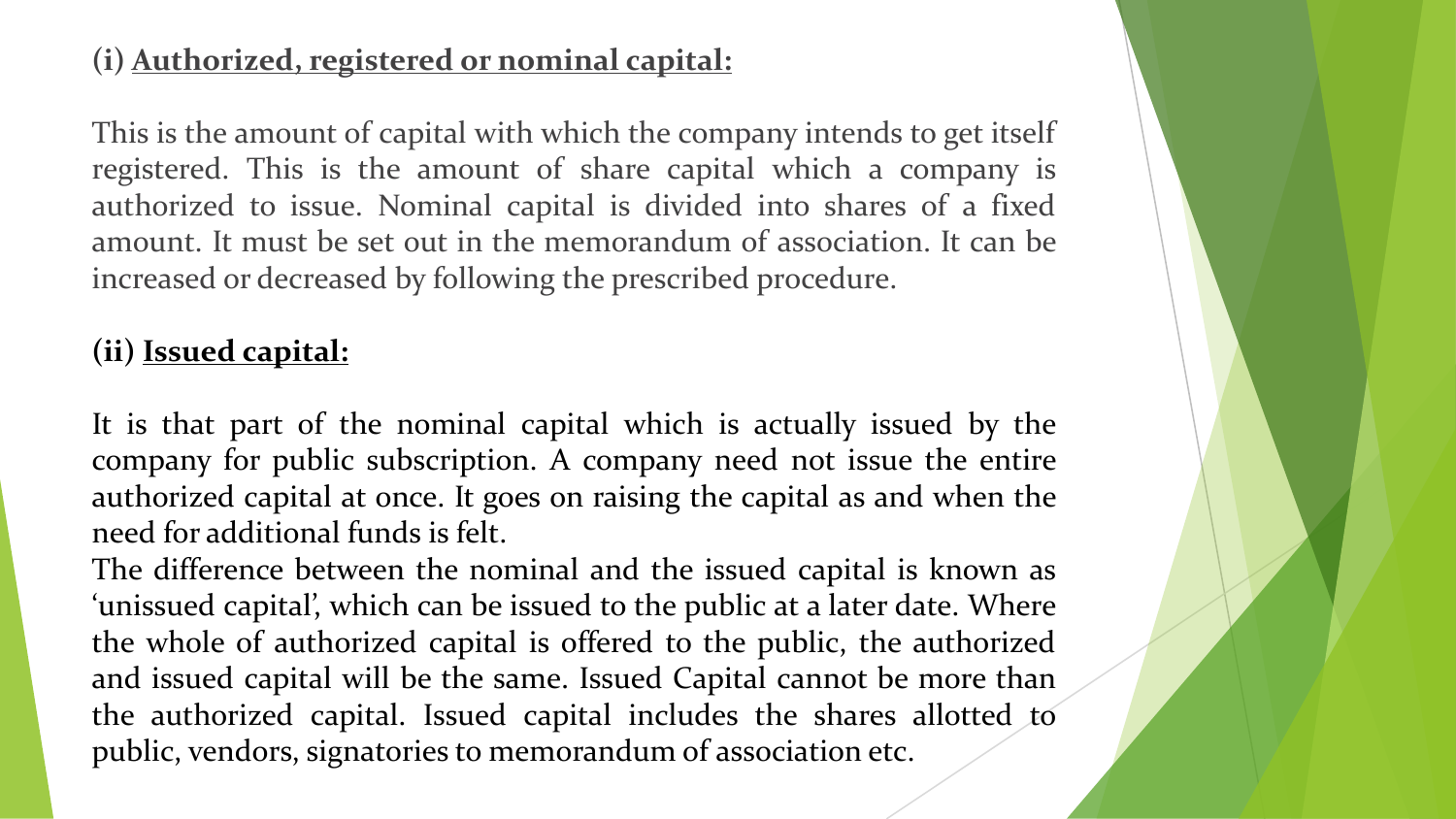#### **(iii) Subscribed capital:**

It is that amount of the nominal value of shares which have actually been taken up by the public. It is that part of the nominal capital which has actually been taken up by shareholders who have agreed to give consideration in kind or in cash for shares issued to them.

Where shares issued for subscription are wholly subscribed for, issued capital would mean the same thing as 'subscribed capital'. That part of issued capital which is not subscribed by the public is called 'Unsubscribed Capital'. Subscribed capital cannot be more than issued capital.

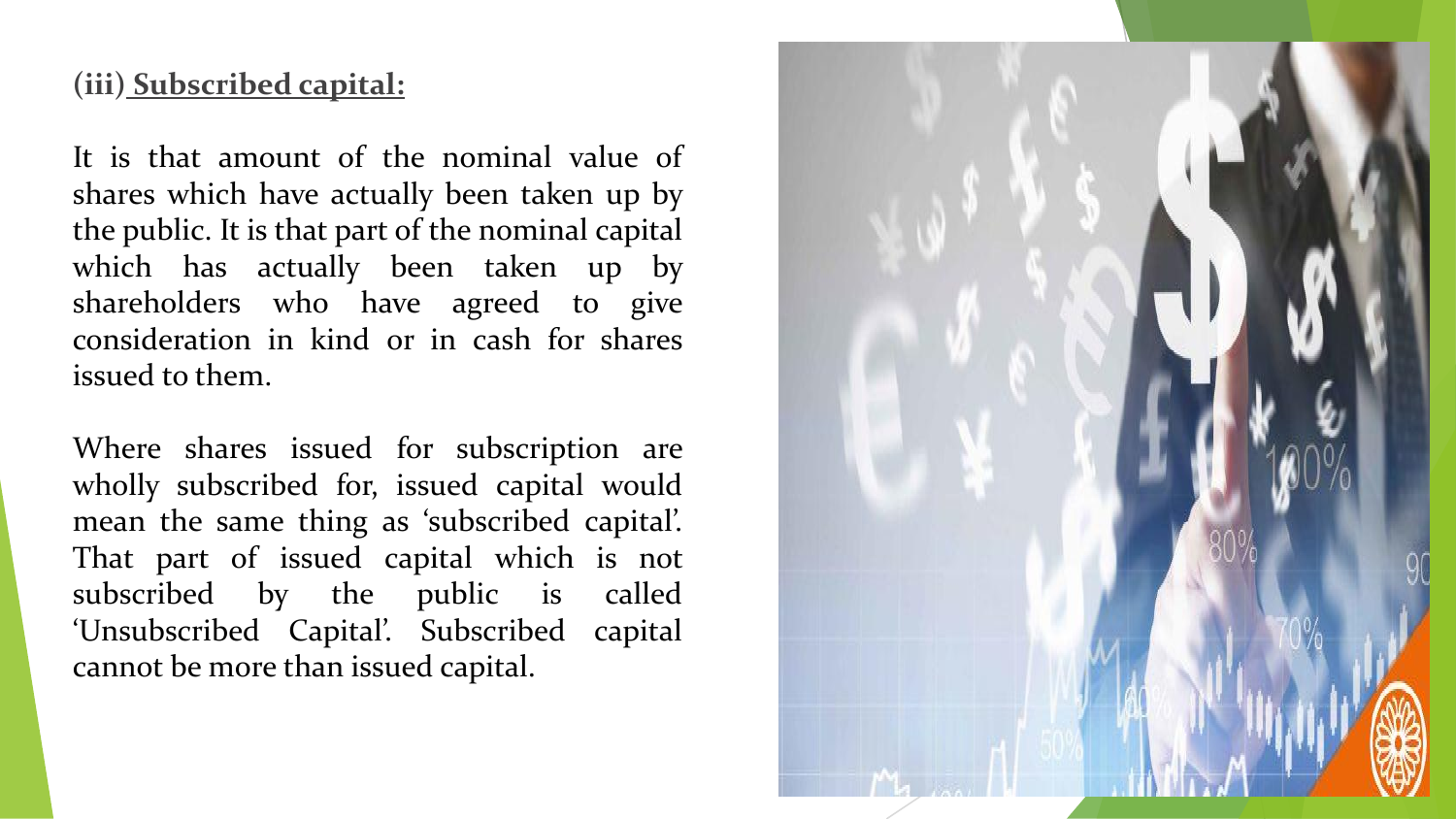#### **(iv) Called up capital:**

The amount due on the shares subscribed may be collected from the shareholders in installments at different intervals. Called up capital is that amount of the nominal value of shares subscribed for which the company has asked its shareholders to pay by means of calls or otherwise.

If 10,000 shares of Rs 100 each have been subscribed by the public, and the company has asked the shareholders to pay Rs 10 on application, Rs. 20 on allotment and Rs 30 on first call, then the called up capital of the company would be Rs. 6, 00,000 (i.e. 10,000 x 60). The remaining amount i.e. Rs. 40 per share on 10,000 shares (i.e. Rs 4, 00,000) would be the uncalled capital of the company.

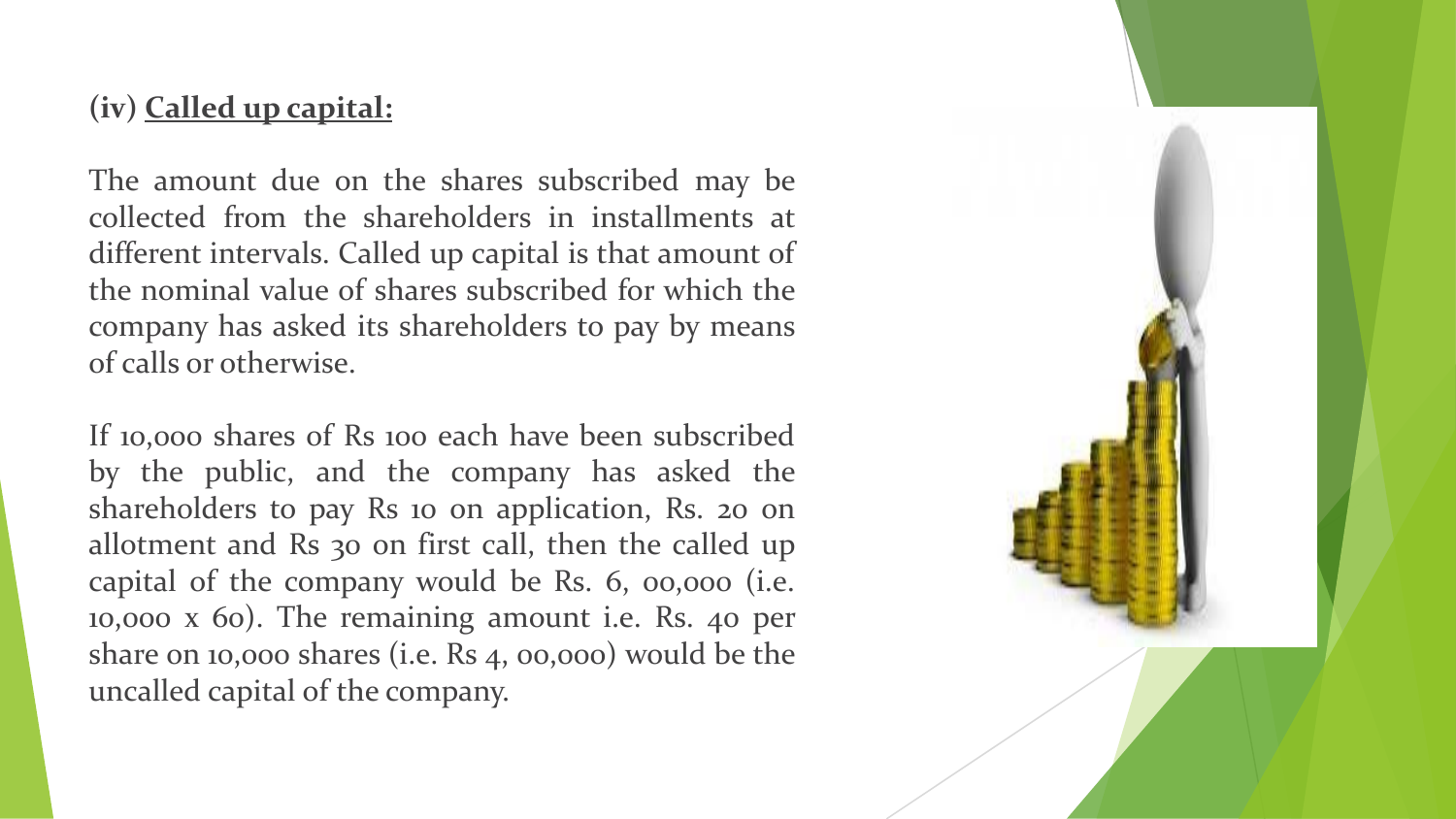# **(v) Paid up capital:**

That part of the called up capital which is actually paid up by the members is known as the paid up capital. In other words, paid up capital represents the total payments made by the shareholders to the company in response to the calls made by the company. Paid up capital of the company is calculated by deducting the calls in arrears from the called up capital.

### **Paid up capital = Called up capital Less Calls-in-arrears:**

For example, out of 10,000 shares of Rs 100 each, on which Rs 60 has been called by the company from the shareholders, one shareholder, holding 100 shares, fails to pay the first call of Rs 30 per share on his shares, the paid up capital of the company would be Rs 6, 00,000— Rs 3,000 i.e. Rs 5, 97,000.